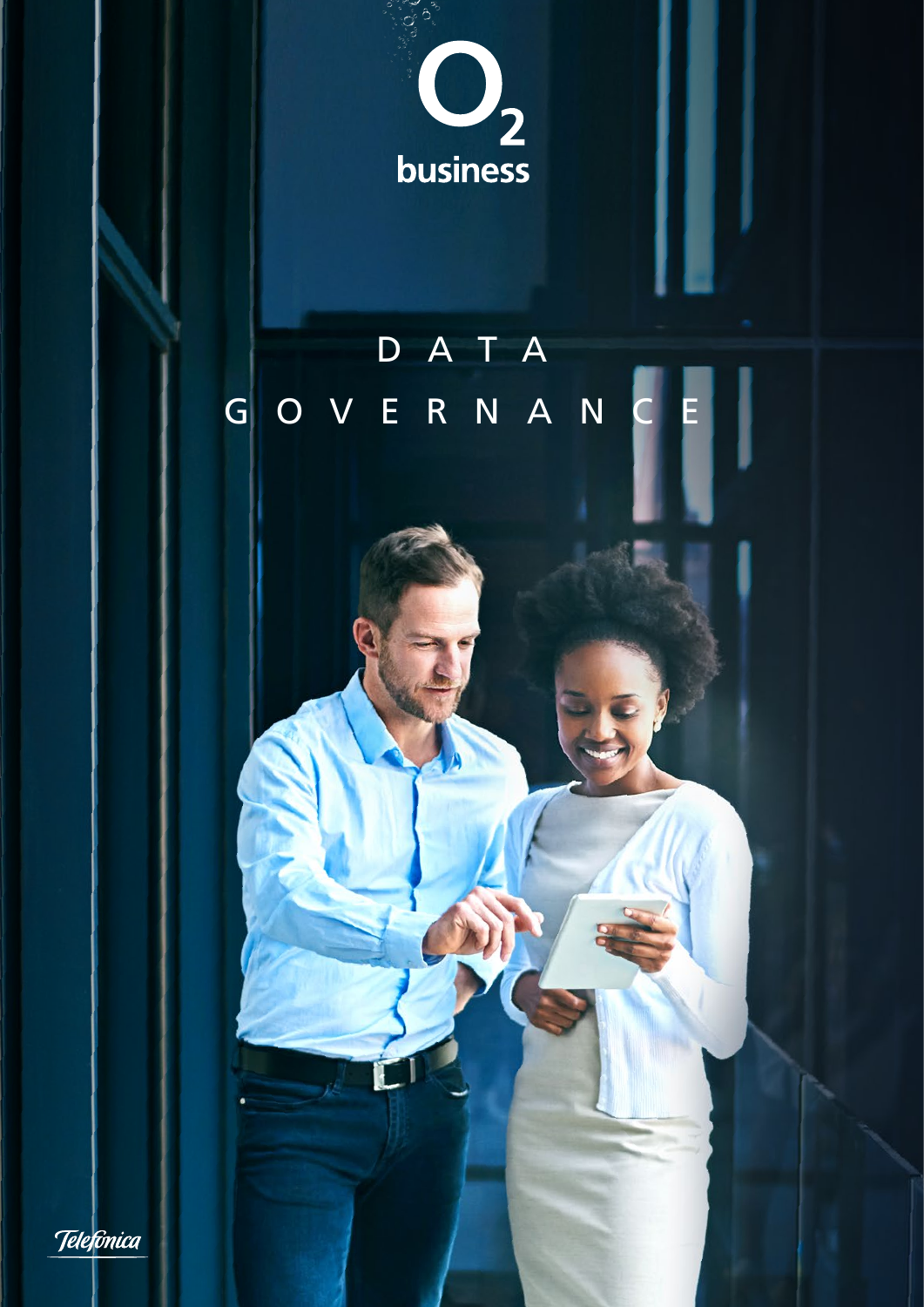# As mobile use grows in your organisation, so does the risk of online attack and the complexity of staying compliant

It's why mobile security and data management are more important than ever. Data Governance from  $O<sub>2</sub>$  gives you peace of mind, making it simple to manage individual devices in real time, whilst keeping them protected from malware and phishing attacks. You'll also get the benefits of the fully connected workforce – without excessive roaming costs or bill shock – and you'll gain valuable insights into data usage patterns and trends.

### A focus on security

With mobile malware rising by more than 100% over the past two years, you need to increase your focus on device and network security. Make your data secure with Data Governance from  $O<sub>2</sub>$ , blocking access to dangerous sites and remotely managing your devices.

#### With Data Governance you can:

- Optimise the way mobile data is used with real time granular reporting
- Drive productivity by giving access to business critical services at all times
- Tie each tamper-proof policy to the individual SIM, so if a user puts it into another device, your policy will still apply
- Benefit from a cloud-based solution for a rapid rollout and easy management, with no additional on-premise hardware costs
- Remotely locate, lock and wipe devices to keep your information secure
- Block malicious sites and prevent malware and phishing attacks
- Personalise policies for individuals or groups

Our cloud-based solution gives you the ability to apply tamper-proof policies to individual devices or whole groups, to control roaming. You'll also get insight into the patterns and trends of mobile data consumption. It can be managed anywhere, in real time. And it works with any SIM based device – regardless of manufacturer or operating system. You get the benefits of cost savings, improved visibility, security, simplicity and flexibility.

#### Using a simple, web-based admin portal, Data Governance can limit data rates and block and impose data caps based on a combination of:

- The geographical zone or region the device is in, such as 'home', 'roaming', 'EMEA' or 'APAC' for instance
- The type of web content the device is trying to access, such as video, social, email and app updates
- The amount of data already consumed in the day week/month and if the user is approaching their monthly limit
- The group you've assigned the user to
- The time of day the device is accessing the internet